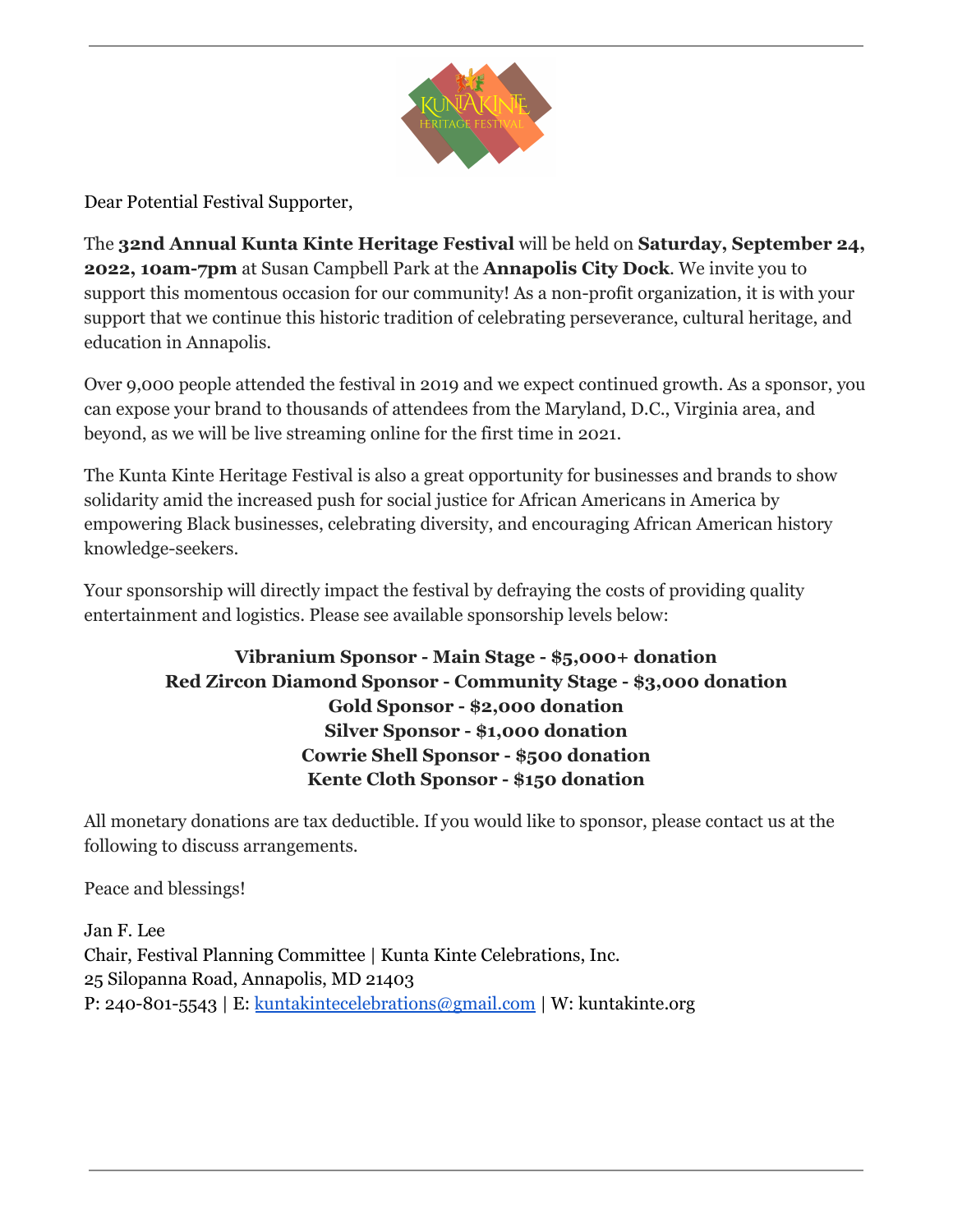

**VIBRANIUM SPONSOR - MAIN STAGE \$5,000+ donation** (limited spots available)  $\triangleright$  Main Stage sponsorship with logo banner  $\geq 10'$  x 10' booth space with 2 chairs at the festival  $\geq$  Opportunity to address the audience on Main Stage  $\triangleright$  Free beverage tickets (soda/tea/water) for 4 company representatives  $\geq$  Reserved main stage seating for 3-4 company representatives ➢ Large logo placement on all festival marketing collateral (flyers, etc.) ➢ Sponsor listing/logo placement on KuntaKinte.org website ➢ Dedicated social media postings on Facebook and Instagram  $\geq$  Dedicated listing in 2 newsletters sent to email list of 1,300+ subscribers  $\geq 2$  commemorative festival t-shirts

# **RED ZIRCON DIAMOND SPONSOR - COMMUNITY STAGE \$3,000 donation**

 $\geq$  Community Stage sponsorship with logo banner  $\geq 10'$  x 10' booth space with 2 chairs at the festival ➢ Opportunity to address the audience on Community Stage  $\triangleright$  Free beverage tickets (soda/tea/water) for 4 company representatives ➢ Reserved Community Stage or Main Stage seating for 3-4 company representatives ➢ Large logo placement on all festival marketing collateral (flyers, etc.) ➢ Sponsor listing/logo placement on KuntaKinte.org website ➢ Dedicated social media posting on Facebook and Instagram  $\geq$  Dedicated listing in 1 newsletter sent to email list of 1,300+ subscribers  $\geq 2$  commemorative festival t-shirt